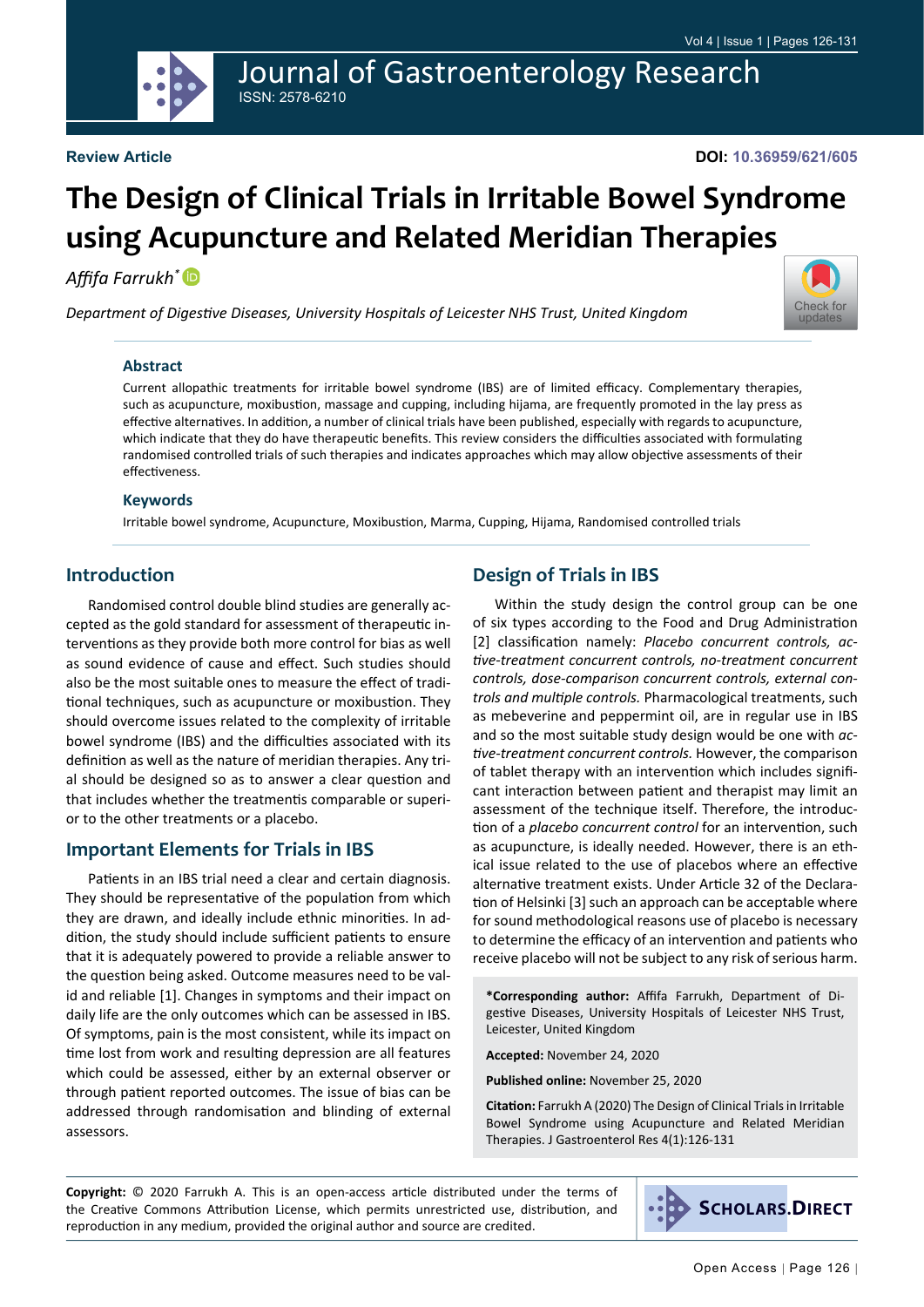The importance of "blinding" was underlined by Day & Altman [4]. It is particularly important when the response criteria are subjective, such as relief of pain, which is the main outcome measure in IBS trials and is usually reported by patients. Patients are seldom blind to an active intervention, even when a sham treatment has been used. Schulz, et al. [5] have shown that inadequate concealment leads to a significantly larger estimate of treatment effect. In the case of interventions, such as acupuncture or moxibustion, concealment from patients is almost impossible.

The specific issues, in relationship to assessment of trials investigating the efficacy of acupuncture and related therapies in the management of IBS or their superiority/inferiority to allopathic treatments include assessments of:

- 1. The diagnostic criteria used to identify subjects for the trial
- 2. The method of selection of patients from amongst suitable subjects for inclusion in the trial
- 3. Randomisation procedures and whether they are transparent.
- 4. If the study is placebo controlled, the nature of the placebo
- 5. The style of acupuncture and the type of moxa used
- 6. The skills of the practitioners
- 7. Details of blinding of patients, practitioners and assessors
- 8. The outcome measures used and whether they have been validated
- 9. The duration of the trial and follow-up
- 10. The number of participants and whether a power calculation was performed prior to initiation of the trial
- 11.Drop-out rates
- 12. Potential bias amongst the authors of the publication

This list was drawn up from published trials and a range of guidances, including Evans & Ildstad [6] and the Food and Drug Administration [2].

# **The diagnostic criteria used to identify subjects for the trial**

The diagnosis of IBS is based on symptoms as there are no objective laboratory-based tests which can identify patients with the condition. The critical symptoms for reaching a clinical diagnosis have been defined in two commonly used tools, namely the Manning [7] and Rome criteria [8]. The Rome criteria have gone through several revisions with Rome IV being the latest. Unfortunately, Manning and Rome criteria demonstrate significant differences when distinguishing case from non-case. In a comparative study using the criteria proposed by Manning and Rome I and II the prevalence of IBS in a community based study of 5000 people was reported as 16.2%, (Manning with only 2 symptoms) 9.7%, (Manning with 3 symptoms) 5.6%, (Rome I) and 5.1% (Rome II) [9]. Such differences are of considerable importance when selecting patients for treatment studies and are likely to affect outcomes. Intuitively, one would suspect that the stricter criteria of Rome II are most likely to identify patients more truly representative of IBS. In addition, Ford, et al. [10] demonstrated that the diagnostic value of Manning criteria was only modest in a systematic review of 10 studies involving 2355 patients. However, Rome II has now been replaced by Rome III and more recently Rome IV.

Published information on the criteria used to select patients in various trials of acupuncture and moxibustion is of variable standard. In a Pubmed search using the terms: Acupuncture, moxibustion, cupping, massage, clinical trials and human in various combinations and covering the period 1980 to 2018 of 66 papers identified, 25 concerned clinical trials or imaging studies. These 25 papers required a clear definition of IBS, but in 10 cases the original paper was in Chinese and the abstract did not provide such details. In the remaining 15 clinical trials diagnostic criteria were reported in 13 studies. In the remaining 2 studies, which were both from the UK, the diagnosis was based on unspecified clinical grounds (See [Table](#page-1-0)  [1](#page-1-0) and [Table 2](#page-2-0)) [11-25].

These papers were identified from a Pubmed search using terms acupuncture, moxibustion and massage and included papers investigating mechanisms of action and controlled

| Procedure               | Criteria | China          | Korea | <b>North America</b> | <b>Europe</b>  | <b>Middle East</b> |
|-------------------------|----------|----------------|-------|----------------------|----------------|--------------------|
| Acupuncture             |          |                |       |                      |                |                    |
| $[11]$                  | Rome     |                |       |                      |                | 1                  |
| $[12]$                  | Rome 1   |                |       |                      | 1              |                    |
| $[13]$                  | Rome 1   |                |       |                      | 1              |                    |
| [14, 15]                | Rome 2   |                |       | 1                    | 1              |                    |
| $[16-19]$               | Rome 3   | $\overline{2}$ |       |                      |                | 1                  |
| [20, 21]                | Clinical |                |       |                      | $\overline{2}$ |                    |
| <b>Moxibustion</b>      |          |                |       |                      |                |                    |
| $[22]$                  | Rome 3   | 1              |       |                      |                |                    |
| Acupuncture/Moxibustion |          |                |       |                      |                |                    |
| $[23-25]$               | Rome 3   | 3              |       |                      |                |                    |

<span id="page-1-0"></span>**Table 1:** Publications in which the diagnostic criteria for identification of patients with IBS were stated.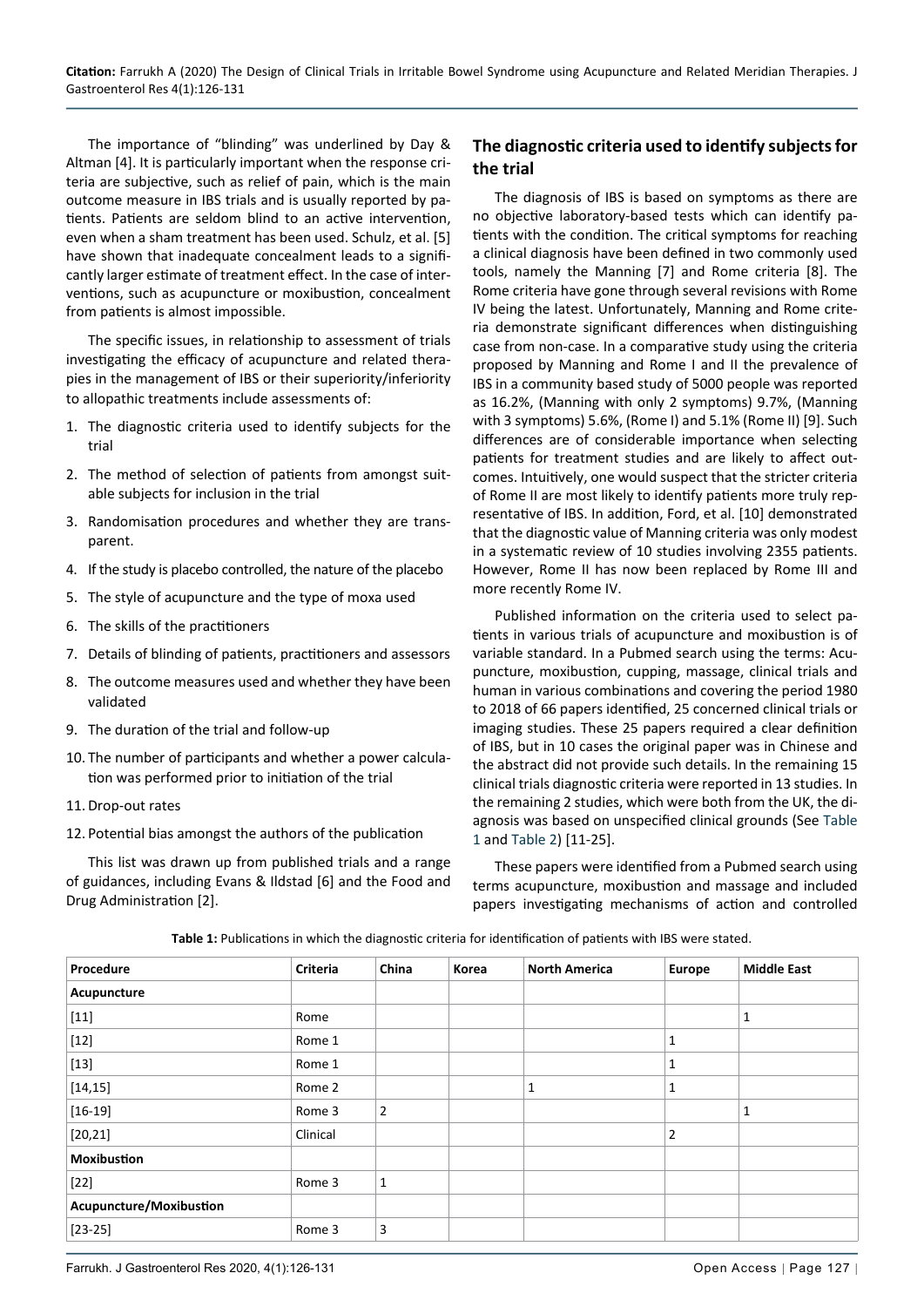| Procedure                      | Language | <b>Type of Study</b>                                                            | Number of<br><b>Patients</b> | Male /Female |
|--------------------------------|----------|---------------------------------------------------------------------------------|------------------------------|--------------|
| Acupuncture                    |          |                                                                                 |                              |              |
| $[11]$                         | English  | RCT with sham acupuncture                                                       | 25                           |              |
| $[12]$                         | English  | RCT with sham acupuncture                                                       | 79                           | 64 (81%)     |
| $[14]$                         | English  | RCT with sham acupuncture                                                       | 43                           | 34 (79%)     |
| $[15]$                         | English  | RCT with sham acupuncture                                                       | 153                          | 153(100%)    |
| $[16]$                         | English  | RCT with sham and with mebeverine                                               | 60                           | 49(82%)      |
| $[17]$                         | English  | Randomised investigation of neurological effects of<br>acupuncture              | 30                           | 15(50%)      |
| $[18]$                         | Chinese  | RCT with pinaverium                                                             | 63                           |              |
| $[19]$                         | English  | RCT with sham acupuncture                                                       | 42                           | 42 (100%)    |
| $[20]$                         | English  | Open study of acupuncture alone                                                 | $\overline{7}$               |              |
| $[13]$                         | English  | RCT with sham acupuncture                                                       | 60                           | 39(65%)      |
| $[21]$                         | English  | RCT of acupuncture compared to standard treatment                               | 233                          | 188 (81%)    |
| <b>Moxibustion</b>             |          |                                                                                 |                              |              |
| $[22]$                         | English  | Randomised investigation of neurological effects of<br>acupuncture              | 33                           |              |
| <b>Acupuncture/Moxibustion</b> |          |                                                                                 |                              |              |
| $[23]$                         | English  | Randomised comparison of neurological effects of<br>acupuncture and moxibustion | 60                           |              |
| $[24]$                         | English  | RCT of acupuncture compared to moxibustion                                      | 85                           |              |
| $[25]$                         | English  | RCT of acupuncture compared to moxibustion                                      | 82                           | 51 (62%)     |

<span id="page-2-0"></span>**Table 2:** Publications in which the diagnostic criteria for identification of patients with IBS were stated.

clinical trials. Papers based on animal studies were excluded.

#### **The nature of controls in IBS studies**

In 2007 Dorn, et al. [26] reviewed 19 trials of complementary therapy in IBS where the placebo response rate was 42.6% (95% CI 38.0-46.5%). The placebo response rate did not correlate with the type of treatment or trial duration. However, it did correlate with duration of treatment and number of office visits. Such findings emphasised Vincent and Lewith's [27] call for credible controls in any investigation of acupuncture and the potential impact of an "holistic" approach to care. Support for such a view also comes from a systematic review of the placebo effect of psychological interventions in the treatment of IBS, which had comparable response rates [28].

The creation of a credible placebo for acupuncture, moxibustion, massage and other complementary interventions is a significant challenge for researchers. Dorn, et al. [26] consider that the holistic approach taken by practitioners of complementary therapy cannot easily be separated into its component parts and, as Kaptchuk [29] has suggested, the "healing ritual" associated with such therapies may be a significant factor in their clinical outcomes. These factors are seldom reproduced in clinical trials and if they are may enhance the response to a placebo control.

# **The Design of Sham Acupuncture Procedures**

There has been considerable confusion in the published literature between the terms "sham acupuncture" and "placebo needle". Sham acupuncture should be used to refer to use of a non-penetrating needle whereas placebo needle should be used for the needling of recognised points concerned with different disease processes or of areas which are not acupuncture points [30]. However, the needling of wrong points concerned with other diseases raises serious ethical questions as to do so may produce adverse outcomes for the patient. In a systematic review of 38 trials which used placebo needle insertion at wrong points Moffet [31] found comparable responses to true insertion in only 2 cases, but the needle appears to have been inserted only superficially or minimally stimulated. He did not record any adverse outcomes. In a meta-analysis of 29 trials MacPherson, et al. [32] analysed non-needle sham, penetrating needles and non-penetratingsham needles. They found that acupuncture was significantly superior to all categories of control group. However, there was a smaller benefit from true acupuncture when the control was a penetrating needle. This supports the view that any form of actual needling, as opposed to sham needling, could be of clinical benefit. Interestingly in the trials reviewed by MacPherson, et al. [32] penetrating needles were usually inserted at locations close to true acupuncture points, rather than at other points. Some acupuncturists consider there to be an area of activity rather than a specific point. Consequently, needles placed close to an acupuncture point may have a comparable effect to insertion at the exact point.

#### **Non penetrating needles**

These are devices in which the needle retracts into the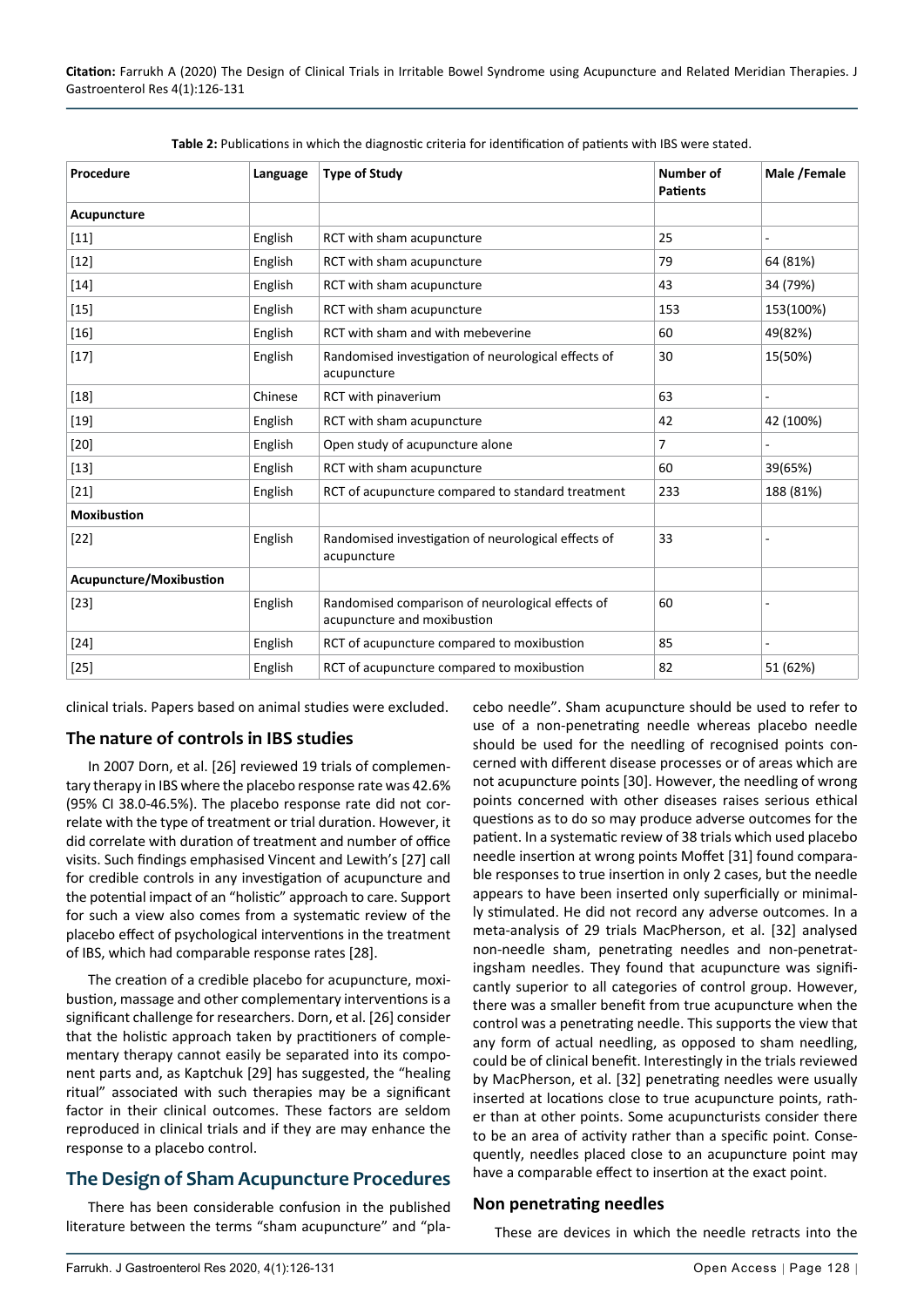handle rather than penetrating the skin. For them to be valid placebos, patients should be unable to distinguish them from true needles. However, the pressure of the needle against the skin is said to give a sensation like insertion. One study of 80 volunteers found 33% were able to distinguish a true needle from a non-penetrating needle [33]. The validity of non-penetrating needles is further brought into question by the work of Takakura &Yajima [34]. In their study 20 of 60 non-penetrating needle applications produced the sensation of *deqi* compared to 48 of 60 penetrating needle insertions. *Deqi* is regarded as the sign of effective acupuncture needling in traditional acupuncture. It is, therefore, possible that sham needling in these studies was effectively the same as real needling. Further concerns about sham acupuncture have been raised by a Korean study of 79 acupuncture-naïve and experienced volunteers. There was some evidence that previous knowledge and experience of acupuncture increased the likelihood of being able to distinguish true from sham needling [35].

#### **No needle sham**

In general, the size of the effect difference between true acupuncture and sham needle acupuncture is relatively small. In contrast when compared to an active control group the effect is often moderate and clinically relevant. One intermediate approach is to use techniques such as an inactivated laser or transcutaneous electric nerve stimulation (TENS) device. In a German trial of 177 patients with chronic neck pain sham laser acupuncture was as effective as real acupuncture but both were significantly more effective than western massage [36].

# **The Design of Sham Moxibustion Procedures**

Sham moxibustion devices first became available in 2006 [37]. The initial trial was in moxibustion naïve volunteers, who consequently were unaware of the warm sensation experienced with moxa at the site of application. The sham device incorporated an insulating plate at the base to prevent heat reaching the acupuncture point. Consequently, this apparatus was not suitable for use in trials where patients were included who had experienced treatment with moxa in the past. A recent modification has introduced pores into the insulating plate to allow release of some heat but such that the levels are below the normal therapeutic range of 42-44˚C [38]. However, as with sham acupuncture needling it is likely that this will have some therapeutic effect. In fact, work on the infrared (IR) spectrum and irradiance of different types of moxa sticks has shown that only a small proportion of the IR radiation emitted by them might affect subepidermal tissue. It appears that the thermal actions of moxa sticks are caused primarily by superficial effects on the skin and so it is impossible to separate the effects of moxa sticks from the sensation of heat [39]. Overall, it appears that it is unlikely that a credible sham placebo for moxa therapy will be developed in the near future and so trials should compare moxa therapy with other treatments.

# **The Design of Sham Marma Procedures**

There have been no published trials which have compared

Marma therapy with Sham Marma. Indeed, there have been few trials which have compared any form of massage with sham massage. One of the few examples was in a study of structured Swedish style therapy compared to light touch body work in patients undergoing chemotherapy. By its nature, neither therapists nor patients were blind to the procedure and at the end of the study there were no significant differences in patient satisfaction [40]. The role of touch was recognised in the 1980s by Norman Autton as an important aspect of interaction, especially involving communication of love and security [41]. In a study of 22 patients, 13 of whom had IBS, 10 found that healing sessions made them feel more relaxed and 7 described feelings of warmth from the therapists' hands even without contact [42]. Such subjective sensations may contribute to the ritualistic effect of acupuncture [29] and also of marma.

As with moxibustion, it is difficult to see how an effective placebo to marma could be developed as simple touching is recognised to have therapeutic benefits. However, a recent study of bypass patients in Rafsanjan showed that acupressure was significantly more effective at reducing pain severity in the intervention group than simple touching without pressure at the same points in the control group [43]. The applied pressure was about 3 -5 kg in the acupressure group and patients were described as feeling warmth, numbness, and weight, but in the control group, the touch was applied without pressure. The assessor of pain was blinded to which treatment had been administered, but the control intervention lacked the characteristics of acupressure and so would appear at first not to be an ideal sham.

# **The Design of Sham Hijama Procedures**

Hijama or wet cupping has been investigated in a limited number of trials where it has been compared with other interventions [44]. However, there have been no trials of sham hijama. This contrasts with dry cupping, where a Korean group has developed a placebo cupping jar which can be attached to the skin without any negative pressure inside the jar, although the sham cup did not produce the characteristic weal [45,46]. In a German randomised controlled study of 141 patients where sham cupping was described to participants as "gentle cupping" compared to "traditional cupping" both groups experienced significant benefit compared to those receiving conventional therapy.

## **Conclusion**

Comparative studies have either exposed patients to an active intervention and compared the outcome to a group receiving a placebo or looked at two treatments for IBS and compared outcomes. In the case of IBS the ethical issues related to use of placebos can be addressed by ensuring both intervention and control group receive standard allopathic therapy throughout the trial and evidence is sought that the intervention conveys added benefit. The disadvantage of such an approach is that any added benefit may only be marginal and so would require much larger trials in order to ensure significance is achieved.

However, all trials concerned with treatment in IBS need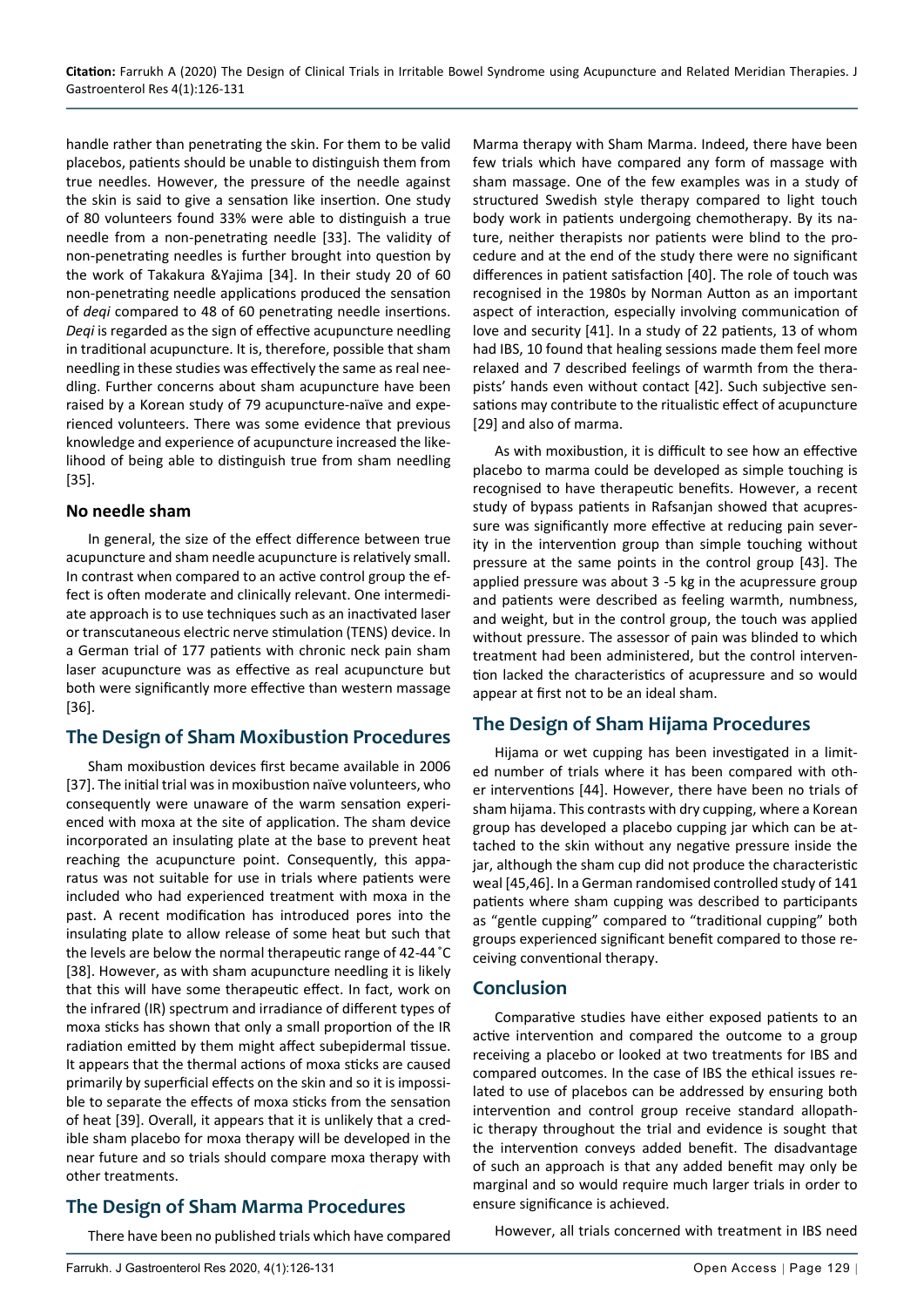to ensure that patients have a robust diagnosis supported either by Manning or Rome criteria. When an intervention such as acupuncture is under investigation the preferred design would be to include both a sham intervention and an effective other therapy such as peppermint oil capsules or mebeverine. Credible sham interventions present significant challenges to researchers as they may not be inert either because they stimulate acupoints or through a ritualistic effect.

## **References**

- 1. Farrukh A (2020) Measurement of pain and related symptoms in irritable bowel syndrome. Annals of Gastroenterology.
- 2. [Food and Drug Administration \(2001\) E10 choice of control](https://www.fda.gov/regulatory-information/search-fda-guidance-documents/e10-choice-control-group-and-related-issues-clinical-trials)  [group and related issues in clinical.](https://www.fda.gov/regulatory-information/search-fda-guidance-documents/e10-choice-control-group-and-related-issues-clinical-trials)
- 3. (2013) Declaration of Helsinki.
- 4. [Day SJ, Altman DG \(2000\) Blinding in clinical trials and other](https://www.bmj.com/content/321/7259/504)  [studies. BMJ 321: 504.](https://www.bmj.com/content/321/7259/504)
- 5. [Schulz KF, Chalmers I, Hayes RJ, et al. \(1995\) Empirical evidence](https://pubmed.ncbi.nlm.nih.gov/7823387/)  [of bias. Dimensions of methodological quality associated with](https://pubmed.ncbi.nlm.nih.gov/7823387/)  [estimates of treatment effects in controlled trials. JAMA 273:](https://pubmed.ncbi.nlm.nih.gov/7823387/)  [408-412.](https://pubmed.ncbi.nlm.nih.gov/7823387/)
- 6. [Evans CH & Ildstad ST \(2001\) Design of small clinical trials. Small](https://www.ncbi.nlm.nih.gov/books/NBK223329/)  [clinical trials: Issues and challenges.](https://www.ncbi.nlm.nih.gov/books/NBK223329/)
- 7. [Manning AP, Thompson WG, Heaton KW, et al. \(1978\) Towards](https://pubmed.ncbi.nlm.nih.gov/698649/)  [positive diagnosis of the irritable bowel. Br Med J 2: 653-654.](https://pubmed.ncbi.nlm.nih.gov/698649/)
- 8. [Drossman DA \(2016\) Functional gastrointestinal disorders: His](https://theromefoundation.org/wp-content/uploads/functional-gastrointestinal-disorders-history-pathophysiology-clinical-features-and-rome-iv.pdf)[tory, pathophysiology, clinical features, and Rome IV. Gastroen](https://theromefoundation.org/wp-content/uploads/functional-gastrointestinal-disorders-history-pathophysiology-clinical-features-and-rome-iv.pdf)[terology 150: 1262–1279.](https://theromefoundation.org/wp-content/uploads/functional-gastrointestinal-disorders-history-pathophysiology-clinical-features-and-rome-iv.pdf)
- 9. [Makharia GK, Verma AK, Amarchand R, et al. \(2011\) Prevalence](https://www.ncbi.nlm.nih.gov/pmc/articles/PMC3042224/)  [of irritable bowel syndrome: A community baaed study from](https://www.ncbi.nlm.nih.gov/pmc/articles/PMC3042224/)  [Northern India. J Neurogastroenterol Motil 17: 82-87.](https://www.ncbi.nlm.nih.gov/pmc/articles/PMC3042224/)
- 10. [Ford AC, Talley NJ, Veldhuyzen van Zanten SJ, et al. \(2008\) Will](https://pubmed.ncbi.nlm.nih.gov/18854541/)  [the history and physical examination help establish that irritable](https://pubmed.ncbi.nlm.nih.gov/18854541/)  [bowel syndrome is causing this patient's lower gastrointestinal](https://pubmed.ncbi.nlm.nih.gov/18854541/)  [tract symptoms? JAMA 300: 1793-1805.](https://pubmed.ncbi.nlm.nih.gov/18854541/)
- 11. [Fireman Z, Segal A, Kopelman Y, et al. \(2001\) Acupuncture treat](https://pubmed.ncbi.nlm.nih.gov/11684823/)[ment for irritable bowel syndrome. A double-blind controlled](https://pubmed.ncbi.nlm.nih.gov/11684823/)  [study. Digestion 64: 100-103.](https://pubmed.ncbi.nlm.nih.gov/11684823/)
- 12. [Lowe C, Aiken A, Day AG, et al. \(2017\) Sham acupuncture is as](https://pubmed.ncbi.nlm.nih.gov/28251729/)  [efficacious as true acupuncture for the treatment of IBS: A ran](https://pubmed.ncbi.nlm.nih.gov/28251729/)[domised placebo controlled trial. Neurogastroenterol Motil 29.](https://pubmed.ncbi.nlm.nih.gov/28251729/)
- 13. [Forbes A, Jackson S, Walter C, et al. \(2005\) Acupuncture for irri](https://pubmed.ncbi.nlm.nih.gov/15996029/)[table bowel syndrome: A blinded placebo-controlled trial. World](https://pubmed.ncbi.nlm.nih.gov/15996029/)  [J Gastroenterol 11: 4040-4044.](https://pubmed.ncbi.nlm.nih.gov/15996029/)
- 14. [Schneider A, Enck P, Streitberger K, et al. \(2006\) Acupuncture](https://gut.bmj.com/content/55/5/649)  [treatment in irritable bowel syndrome. Gut 55: 649-654.](https://gut.bmj.com/content/55/5/649)
- 15. [Lembo AJ, Conboy L, Kelley JM, et al. \(2009\) A treatment trial of](https://pubmed.ncbi.nlm.nih.gov/19455132/)  [acupuncture in IBS patients. Am J Gastroenterol 104: 1489-1497.](https://pubmed.ncbi.nlm.nih.gov/19455132/)
- 16. [Rafiei R, Ataie M, Ramezani MA, et al. \(2014\) A new acupunc](https://www.ncbi.nlm.nih.gov/pmc/articles/PMC4274564/)[ture method for management of irritable bowel syndrome: A](https://www.ncbi.nlm.nih.gov/pmc/articles/PMC4274564/)  [randomised double blind clinical trial. J Res Med Sci 19: 913-917.](https://www.ncbi.nlm.nih.gov/pmc/articles/PMC4274564/)
- 17. [Chu WC, Wu JC, Yew DT, et al. \(2012\) Does acupuncture thera](https://pubmed.ncbi.nlm.nih.gov/22837879/)[py alter activation of neural pathway for perception in irritable](https://pubmed.ncbi.nlm.nih.gov/22837879/)  [bowel syndrome?: A comparative study of true and sham acu](https://pubmed.ncbi.nlm.nih.gov/22837879/)[puncture using functional magnetic resonance imaging. J Neuro](https://pubmed.ncbi.nlm.nih.gov/22837879/)[gastroenterol Motil 18: 305-316.](https://pubmed.ncbi.nlm.nih.gov/22837879/)
- 18. [Sun JH, Wu XL, Xia C, et al. \(2011\) Clinical evaluation of Soothing](https://pubmed.ncbi.nlm.nih.gov/22101701/)  [Gan and invigorating Pi acupuncture treatment on diarrhea-pre](https://pubmed.ncbi.nlm.nih.gov/22101701/)[dominant irritable bowel syndrome. Chin J Integr Med 17: 780-](https://pubmed.ncbi.nlm.nih.gov/22101701/) [785.](https://pubmed.ncbi.nlm.nih.gov/22101701/)
- 19. [Park HJ, Cha C \(2012\) The effect of Korean hand acupuncture](https://pubmed.ncbi.nlm.nih.gov/23207783/)  [on young, single Korean students with irritable bowel syndrome.](https://pubmed.ncbi.nlm.nih.gov/23207783/)  [Gastroenterol Nurs 35: 403-414.](https://pubmed.ncbi.nlm.nih.gov/23207783/)
- 20. [Chan J, Carr I, Mayberry JF \(1997\) The role of acupuncture in the](https://pubmed.ncbi.nlm.nih.gov/9356848/)  [treatment of irritable bowel syndrome: A pilot study. Hepato](https://pubmed.ncbi.nlm.nih.gov/9356848/)[gastroenterology 44: 1328-1330.](https://pubmed.ncbi.nlm.nih.gov/9356848/)
- 21. [MacPherson H, Tilbrook H, Bland JM, et al. \(2012\) Acupuncture](https://pubmed.ncbi.nlm.nih.gov/23095376/)  [for irritable bowel syndrome: Primary care based pragmatic ran](https://pubmed.ncbi.nlm.nih.gov/23095376/)[domised controlled trial. BMC Gastroenterol 12: 150.](https://pubmed.ncbi.nlm.nih.gov/23095376/)
- 22. [Zhu Y, Wu Z, Ma X, et al. \(2014\) Brain regions involved in mox](https://pubmed.ncbi.nlm.nih.gov/25516481/)[ibustion-induced analgesia in irritable bowel syndrome with](https://pubmed.ncbi.nlm.nih.gov/25516481/)  [diarrhea: A functional magnetic resonance imaging study. BMC](https://pubmed.ncbi.nlm.nih.gov/25516481/)  [Complement Altern Med 14: 500.](https://pubmed.ncbi.nlm.nih.gov/25516481/)
- 23. [Zhao JM, Lu JH, Yin XJ, et al. \(2015\) Comparison of electroacu](https://pubmed.ncbi.nlm.nih.gov/29752611/)[puncture and mild-warm moxibustion on brain-gut function in](https://pubmed.ncbi.nlm.nih.gov/29752611/)  [patients with constipation-predominant irritable bowel syn](https://pubmed.ncbi.nlm.nih.gov/29752611/)[drome: A randomised controlled trial. Chin J Integr Med 24: 328-](https://pubmed.ncbi.nlm.nih.gov/29752611/) [335.](https://pubmed.ncbi.nlm.nih.gov/29752611/)
- 24. [Zhenzhong L, Xiaojun Y, Weijun T, et al. \(2015\) Comparative ef](https://pubmed.ncbi.nlm.nih.gov/26427109/)[fect of electroacupuncture and moxibustion on the expression](https://pubmed.ncbi.nlm.nih.gov/26427109/)  [of substance P and vasoactive intestinal peptide in patients with](https://pubmed.ncbi.nlm.nih.gov/26427109/)  [irritable bowel syndrome. J Tradit Chin Med 35: 402-410.](https://pubmed.ncbi.nlm.nih.gov/26427109/)
- 25. [Shi Y, Chen YH, Yin XJ, et al. \(2015\) Electroacupuncture versus](https://pubmed.ncbi.nlm.nih.gov/26294923/)  [moxibustion for irritable bowel syndrome: A randomised paral](https://pubmed.ncbi.nlm.nih.gov/26294923/)[lel-controlled trial. Evid Based Complement Alternat Med 2015.](https://pubmed.ncbi.nlm.nih.gov/26294923/)
- 26. [Dorn SD, Kaptchuk TJ, Park JB, et al. \(2007\) A meta-analysis of](https://pubmed.ncbi.nlm.nih.gov/17640177/)  [the placebo response in complementary and alternative medi](https://pubmed.ncbi.nlm.nih.gov/17640177/)[cine trials of irritable bowel syndrome. Neurogastroenterol Mo](https://pubmed.ncbi.nlm.nih.gov/17640177/)[til 19: 630-637.](https://pubmed.ncbi.nlm.nih.gov/17640177/)
- 27. [Vincent C, Lewith G \(1995\) Placebo controls for acupuncture](https://www.ncbi.nlm.nih.gov/pmc/articles/PMC1295163/)  [studies. J R Soc Med 88: 199-202.](https://www.ncbi.nlm.nih.gov/pmc/articles/PMC1295163/)
- 28. [Filk CE, Bakker L, Laan W, et al. \(2017\) Systematic review: The](https://pubmed.ncbi.nlm.nih.gov/28405151/)  [placebo effect of psychological interventions in the treatment of](https://pubmed.ncbi.nlm.nih.gov/28405151/)  [irritable bowel syndrome. World J Gastroenterol 23: 2223-2233.](https://pubmed.ncbi.nlm.nih.gov/28405151/)
- 29. [Kaptchuk TJ \(2002\) The placebo effect in alternative medicine:](https://pubmed.ncbi.nlm.nih.gov/12044130/)  [Can the performance of a healing ritual have clinical signifi](https://pubmed.ncbi.nlm.nih.gov/12044130/)[cance? Ann Intern Med 136: 817-825.](https://pubmed.ncbi.nlm.nih.gov/12044130/)
- 30. [Deng S, Zhao X, Du R, et al. \(2015\) Is acupuncture no more than a](https://pubmed.ncbi.nlm.nih.gov/26622473/)  [placebo? Extensive discussion required about possible bias. Exp](https://pubmed.ncbi.nlm.nih.gov/26622473/)  [Ther Med 10: 1247-1252.](https://pubmed.ncbi.nlm.nih.gov/26622473/)
- 31. [Moffet HH \(2009\) Sham acupuncture may be as efficacious as](https://pubmed.ncbi.nlm.nih.gov/19250001/)  [true acupuncture: A systematic review of clinical trials. J Altern](https://pubmed.ncbi.nlm.nih.gov/19250001/)  [Complement Med 15: 213-216.](https://pubmed.ncbi.nlm.nih.gov/19250001/)
- 32. [MacPherson H, Vertosick E, Lewith G, et al. \(2014\) Influence of](https://pubmed.ncbi.nlm.nih.gov/24705624/)  [control group on effect size in trials of acupuncture for chron](https://pubmed.ncbi.nlm.nih.gov/24705624/)[ic pain: A secondary analysis of an individual patient data me](https://pubmed.ncbi.nlm.nih.gov/24705624/)[ta-analysis. PLoS One 9: e93739.](https://pubmed.ncbi.nlm.nih.gov/24705624/)
- 33. [Enblom A, Hammar M, Steineck G, et al. \(2008\) Can individuals](https://pubmed.ncbi.nlm.nih.gov/19186344/)  [identify if needling was performed with an acupuncture needle](https://pubmed.ncbi.nlm.nih.gov/19186344/)  [or a non-penetrating sham needle? Complement Ther Med 16:](https://pubmed.ncbi.nlm.nih.gov/19186344/)  [288-294.](https://pubmed.ncbi.nlm.nih.gov/19186344/)
- 34. [Takakura N, Yajima H \(2007\) A double-blind placebo needle for](https://www.ncbi.nlm.nih.gov/pmc/articles/PMC2176062/)  [acupuncture research. BMC Complement Altern Med 7: 31.](https://www.ncbi.nlm.nih.gov/pmc/articles/PMC2176062/)